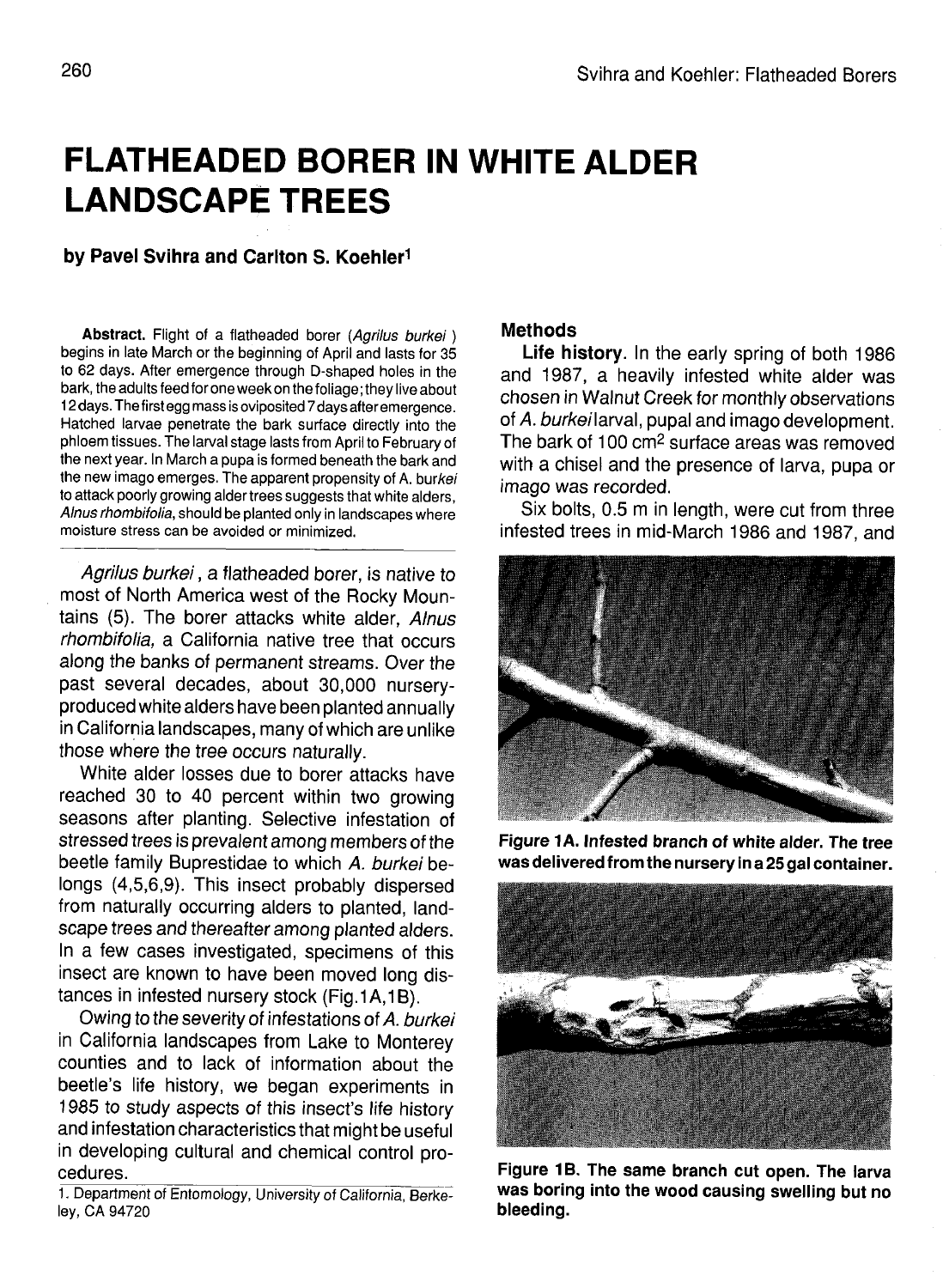three of each were placed in two ventilated rearing containers with a collection jar at the bottom of each. The rearing containers were held outdoors in the shade in Lafayette. Beetles collected in the jars were counted daily to determine the beginning and termination of emergence, and then correlated with day-degree accumulations. Degree-days were calculated, beginning 1 January, using 11°C as the base temperature (8). The daily maximum and minimum temperatures were recorded at a University of California IPM Weather Station in Antioch. about 8 miles from Lafayette and Walnut Creek.

In 1986 and 1987 emergence was also monitored on three living infested trees in Walnut Creek. On each tree, the surface of a 0.5 m long infested limb or upper trunk section was checked daily for exit holes beginning in mid March. New beetle exit holes were marked, to prevent recounting, and recorded daily (Fig.2). After the first exit hole appeared, we climbed into its canopy every day until we detected the first egg mass.

Groups of 14,16, and 18 of the newly emerged beetles from the rearing containers were released into ventilated cylindrical cages (25 cm in diameter and 50 cm tall) containing five 15-cm-long, freshly cut alder twigs with foliage. The cut end of each twig was driven through a pre-formed hole in a rubber plug tightly fitting into a vial with water. We replaced the cut twigs and water daily and at the same time checked for beetle mortality, feeding, and egg masses. The cages were held in the shade outdoors in Lafayette.

**Tree infestation characteristics.** In 1985 and 1986, two established landscape plantings (12 and 16 years old) of white alders in Moraga, with 13 and 9 trees respectively, were studied to determine the relationship between tree diameter (measured in cm, 0.75 m above ground) and degree of infestation or injury by the borer. Degree of tree infestation was visually assessed by numerically rating the extent of the tree's total bark surface stained by sap exudation resulting from larval feeding beneath the bark. Extent of tree injury was estimated in the fall by a numerical rating of canopy killing (Following column).

An 8-year-old landscape planting of 15 trees in Walnut Creek was used in 1986 to study the relationship between the extent of tree injury and

| Degree of Infestation<br>and extent |                                                                                                      | Degree of Injury and extent |                                                |
|-------------------------------------|------------------------------------------------------------------------------------------------------|-----------------------------|------------------------------------------------|
|                                     | No stain                                                                                             | 1                           | No dieback                                     |
| 2                                   | Up to 10% of bark                                                                                    | 2                           | Flagging on individual<br>stained top branches |
| з                                   | 20 to 30% of bark                                                                                    | з                           | 30% of top branches<br>stained killed          |
| 4                                   | 40 to 50% of bark                                                                                    | 4                           | 50 to 75% of branches<br>stained killed        |
| 5                                   | Major limbs are killed - 5<br>heavy staining only at<br>the junction of major<br>limbs and the trunk |                             | major limbs are dead -<br>dead tree            |

the number of egg masses deposited by A. burkei. Extent of injury was estimated by the canopy rating system described above. Counts of egg masses were made June 12 by searching the trunk and scaffold limbs of each tree for two 1 minute periods.

In January 1986, a planting of 30 randomly chosen 2-year-old white alders was established, 5 m apart in three rows 5 m apart, at the Deciduous Fruit Field Station, Santa Clara. When planted from bare root stock, each tree was approximately 2 cm in diameter at 0.75 m above ground level; tree trunk diameters were measured periodically thereafter. All tree rows received similar furrow irrigation semimonthly during the ensuing growing seasons. Just before the expected beginning of adult beetle emergence in 1988,24 bolts of infested alders (each 0.5 to 0.75 m long) cut in Contra Costa County, were placed in that planting in four piles. Each of the 30 trees was searched for egg masses for one 45-second period on 19 May 1988. The diameter of each tree at planting was then subtracted from that at the time of the egg mass search. The median trunkdiameter increase of the 30 trees was used as a basis to divide them into two size groups. The mean numbers of egg masses counted on the two groups were compared.

## **Results and Discussion**

**Life history.** In 1986 beetles began to emerge in late March and continued throughout April and May (62 days). Considerable departures from this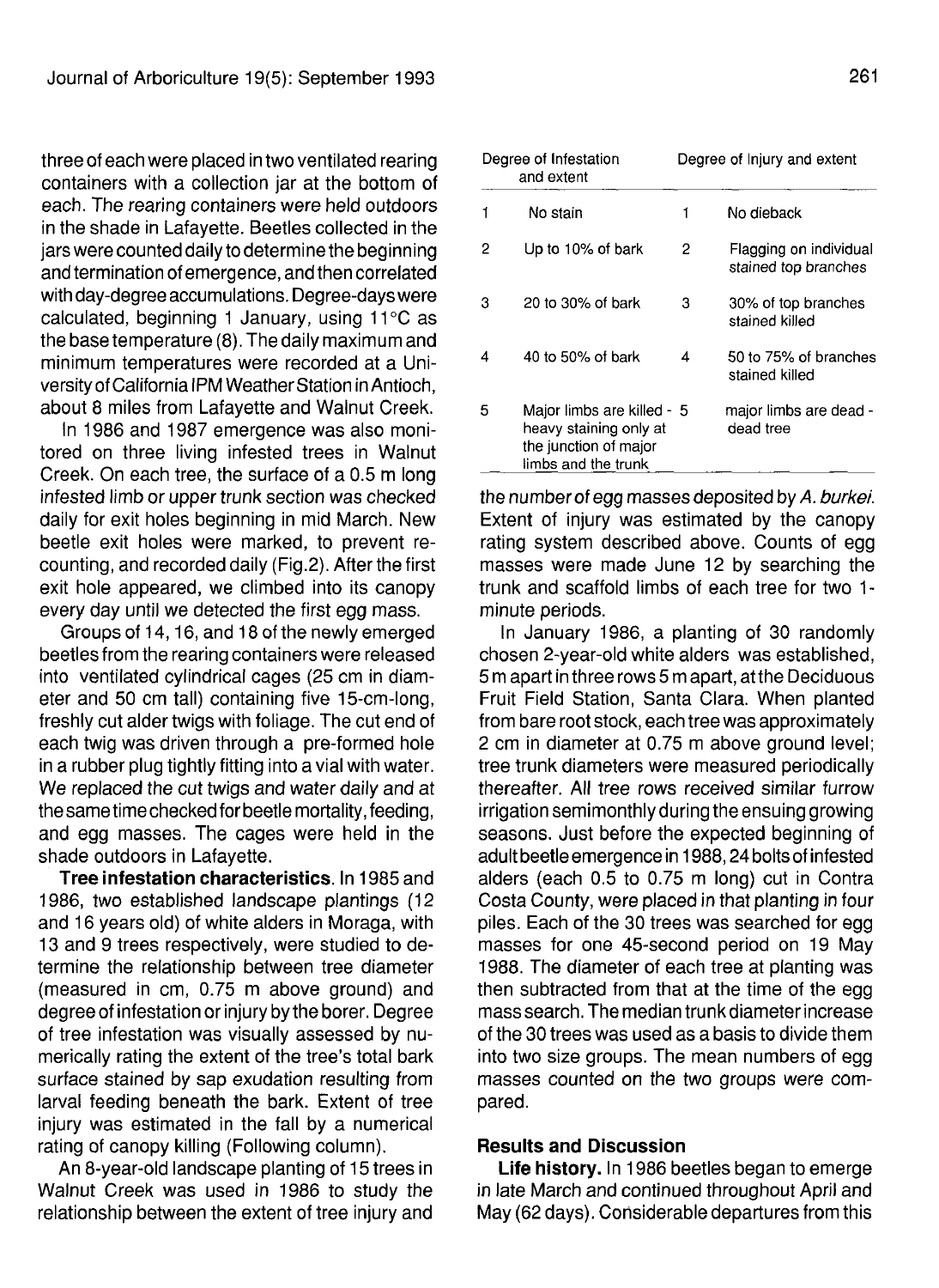pattern were noted in 1987, undoubtedly due to seasonal temperature differences. Emergence began in the second week of April and lasted only 35 days (Fig. 3).

The calculation of accumulated degree-days from January 1 to March 30 in 1986 showed that beetles required a total of 653 degree-days to begin emergence, while in 1987 only 630 were needed (data from IMPACT Weather Stations Service, University of California, Davis). The 1987 winter-spring period was colder than in 1986, and the beetles therefore remained a longer time beneath the bark.

The 1987 emergence period of 35 days ended on May 15 (Fig. 3), when 1,160 degree-days had accumulated since January 1. The 1986 closest value of 1,169 required 49 days and the flight still had not terminated. Thus, the 1986 flight period was much cooler than that in 1987, which is the reason beetles continued to emerge from trees and cut bolts for 58 to 62 days in 1986. Although selection of 1 January as the starting date was arbitrary, observations suggest that if more data were collected, spring emergence could be predicted by using day-degree accumulations to formulate a pest control strategy.



**Figure 2. The D-shaped exit holes of A. burkeion the bark surface of white alder monitored for emergence. The holes marked with the pencil had appeared in previous days.**



**Figure 3. Emergence of A. burkei adults from infested bolts cut just before emergence and held outdoors.**

The emergence pattern recorded from rearing containers was almost identical with that from naturally infested limbs and trunks, except that the first adult chewed through the bark (Fig. 2) two days later in 1986 and beetles continued to emerge for 58 days. In contrast, the 1987 emergence in both the rearing containers and infested trees began on the same day but terminated on infested trees four days before the last beetle was collected from the containers.

Once adults exited from the bark, they briefly gyrated on the bark surface around the hole and then crawled speedily upward about a foot (0.3 m), from where most flew off; the rest continued crawling to the foliage. Beetles fed on the margins and inner parts of white alder leaf blades. Aggregation of adults on the foliage of heavily infested trees occurred regularly on the southwest side in the late afternoon when active feeding and mating was observed (Fig.4). Preference for the sunny side of the host has been reported for other buprestids (4,7).

After mating, females laid prominent circular, whitish egg masses, 3 to nearly 5 mm in diameter, on the bark of trunks and branches of selected alder trees (Fig. 5). Neither in the field nor in rearing cages did we find egg masses less than 7 days after first adult emergence. Forty-eight adults caged with alder twigs and foliage lived an average of  $11.9 \pm 0.8$  days.

Observations on infested trees from which bark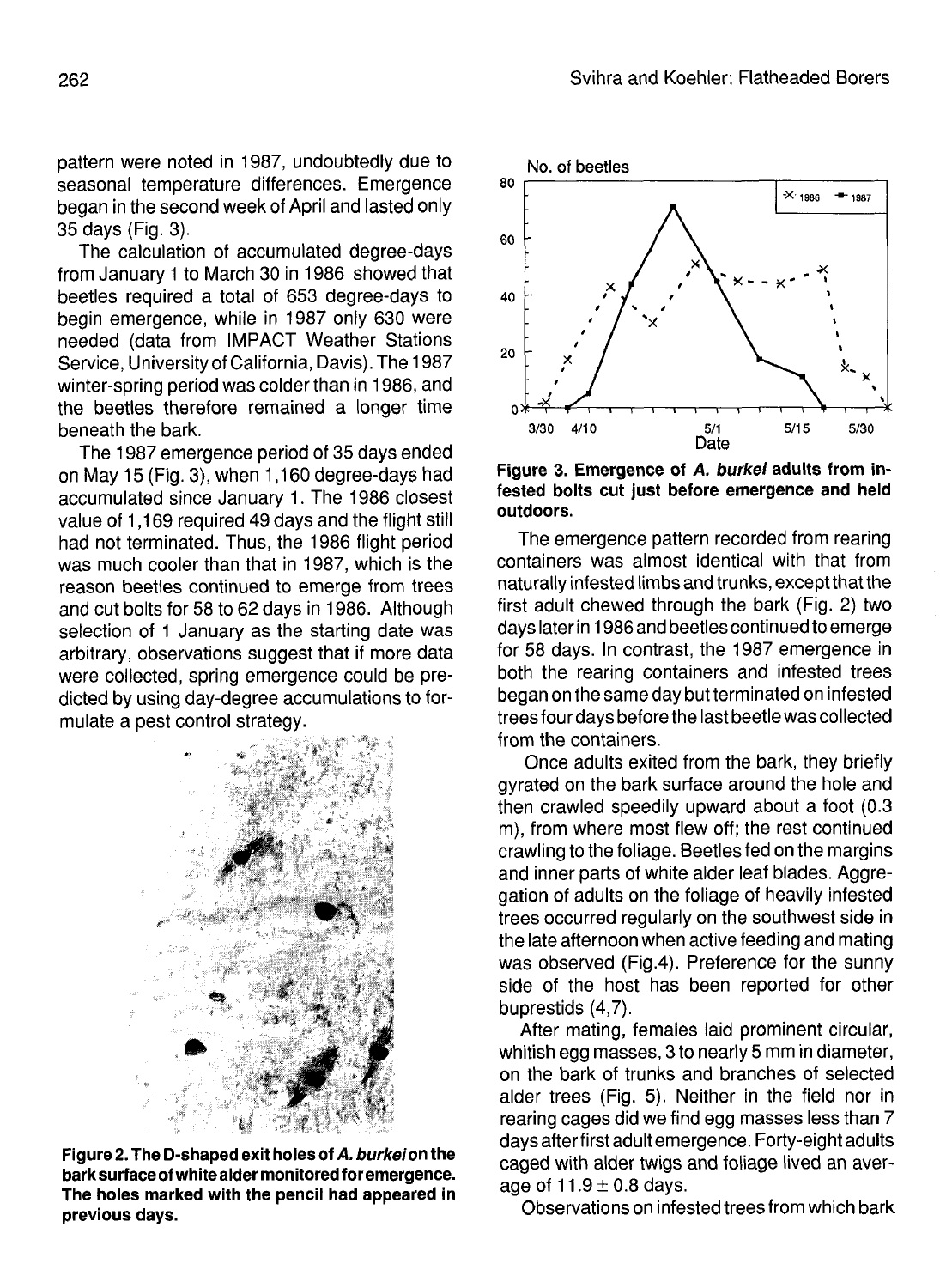

Figure 4. Female feeding on the leaf margin while mating.

was removed monthly during 1986 and 1987 confirmed that A, burkei larvae hatched under the protective crust of the egg mass and then penetrated directly through the bark below, initiating winding galleries in the phloem tissues (Fig.6). As galleries expanded, the xylem tissue was also scored, and infested alder trees quickly produced copious amounts of sap which resulted in staining and discoloration of the exterior surface of the bark. In many trees, callus growth beneath the bark later caused prominent ridges and swellings. In some cases callus growth appeared to have crushed and killed a high proportion of the invading larvae. The bark removed from heavily stained trunk or limb sections contained very high densities of larvae, which had caused complete girdling of phloem-xylem tissues, top branch dieback, and frequently death of the entire limb or tree. Some alders were killed within a single year, but most required 3 or more years of infestation before succumbing. Similar observations of the dieback induced by high larval density have been reported for other buprestids (1).

The larval stage of A. berkeiwas observed from April until February of the following year. Pupation



Figure 5. Whitish to light yellow egg masses appear on the woody parts in April and May. There is no apparent pattern where egg masses are oviposited, except for a higher density near the stain boundary. then occurred in a slightly enlarged chamber at the end of the larval gallery. There was only one generation each year, since no stage exceptyoung larvae was ever found when trees were opened just after adult emergence had ceased.

**Beetle oviposition rate on previously infested trees.** Femalesdiscriminated in theirchoice of trees for egg-laying, as has been suggested for several other buprestids (1,2,3). Most egg masses were deposited on trees moderately to rather severely injured by previous generations of borer larvae (Fig. 7); of 949 egg masses counted on a planting of 15 landscape white alder trees in Walnut Creek in June 1986, only eight (less than 1%) were found on a tree with no injury and only 22 (slightly more than 2%) on two trees nearly dead. Thus, females oviposited 93% of their egg masses on trees displaying bleeding caused by larval tunneling in the previous year. Barter (4) reports that climbing spur injuries to birch trunks attracted A. anxius.

**Oviposition rate on alders free of borer infestation.** In May 1988, we counted 168 egg masses on trees in the experimental planting established at Santa Clara. Significantly more  $(P \ge 0.05)$  were found on trees that had increased